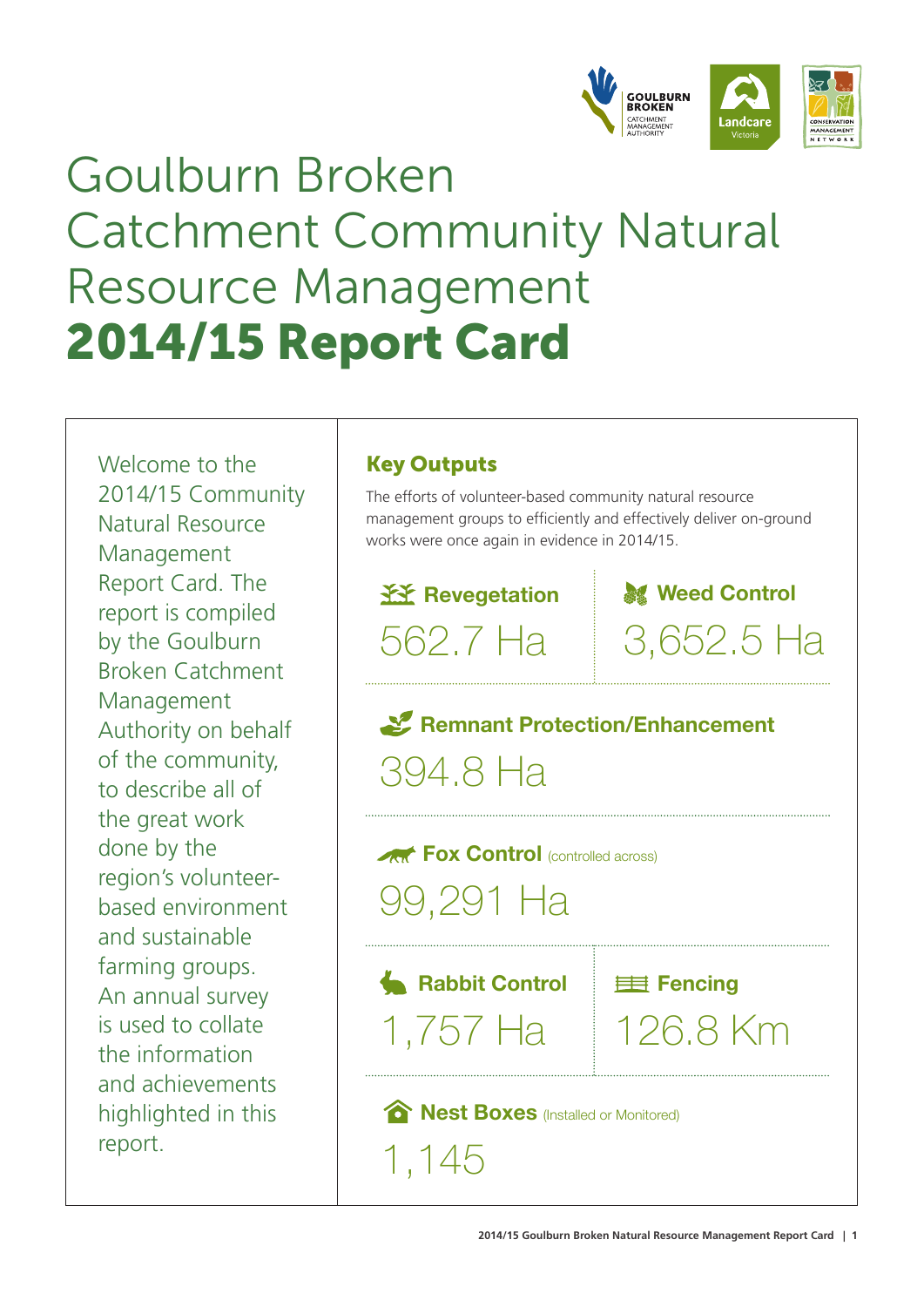

## Traditional Owner Engagement

Taungurung Clans and Yorta Yorta Nation are the two Registered Aboriginal Parties in the Goulburn Broken Catchment. There has been a steady increase in the past three years of Traditional Owner groups' involvement in planning and delivery of on-ground works with our Community NRM Groups.

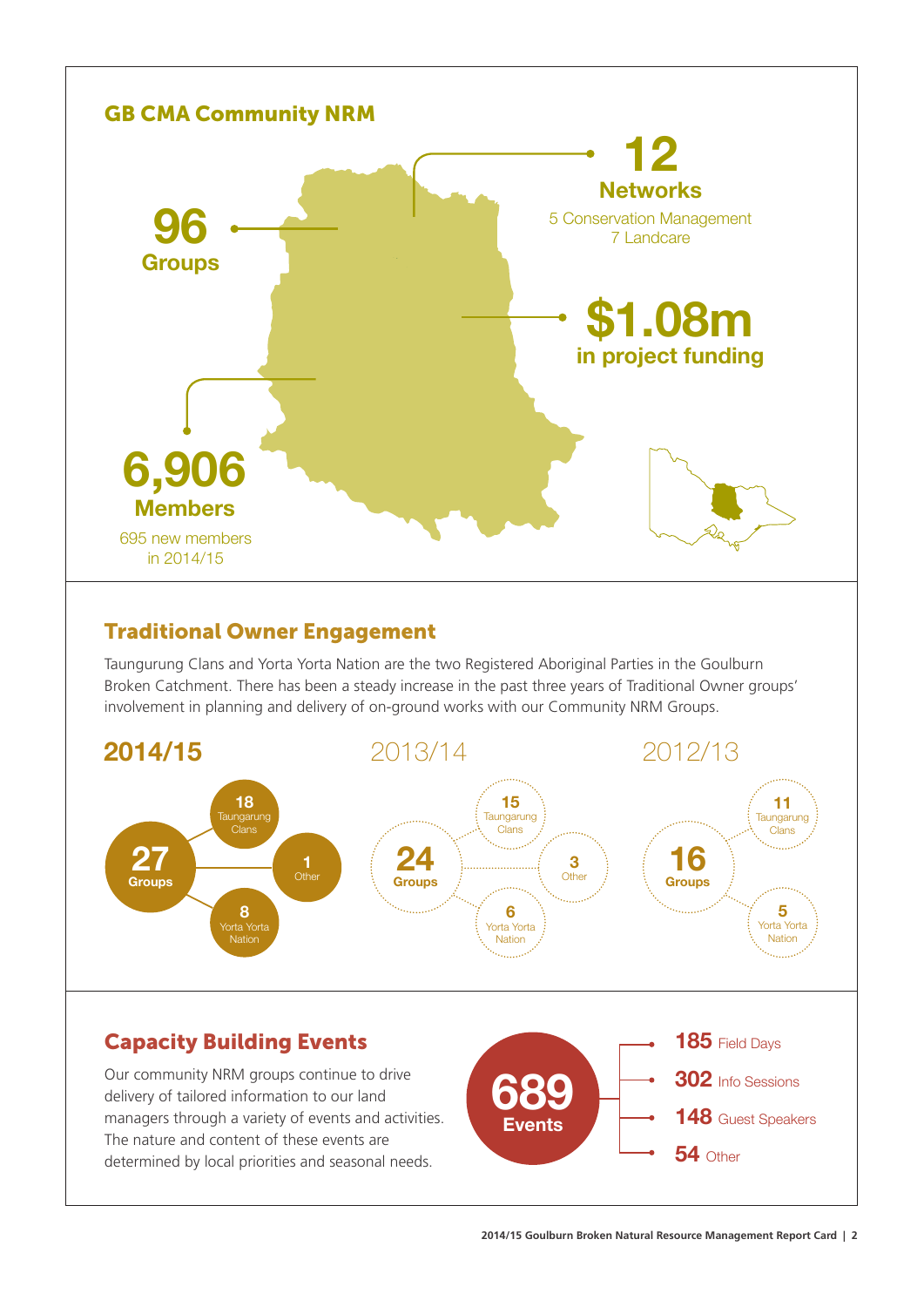